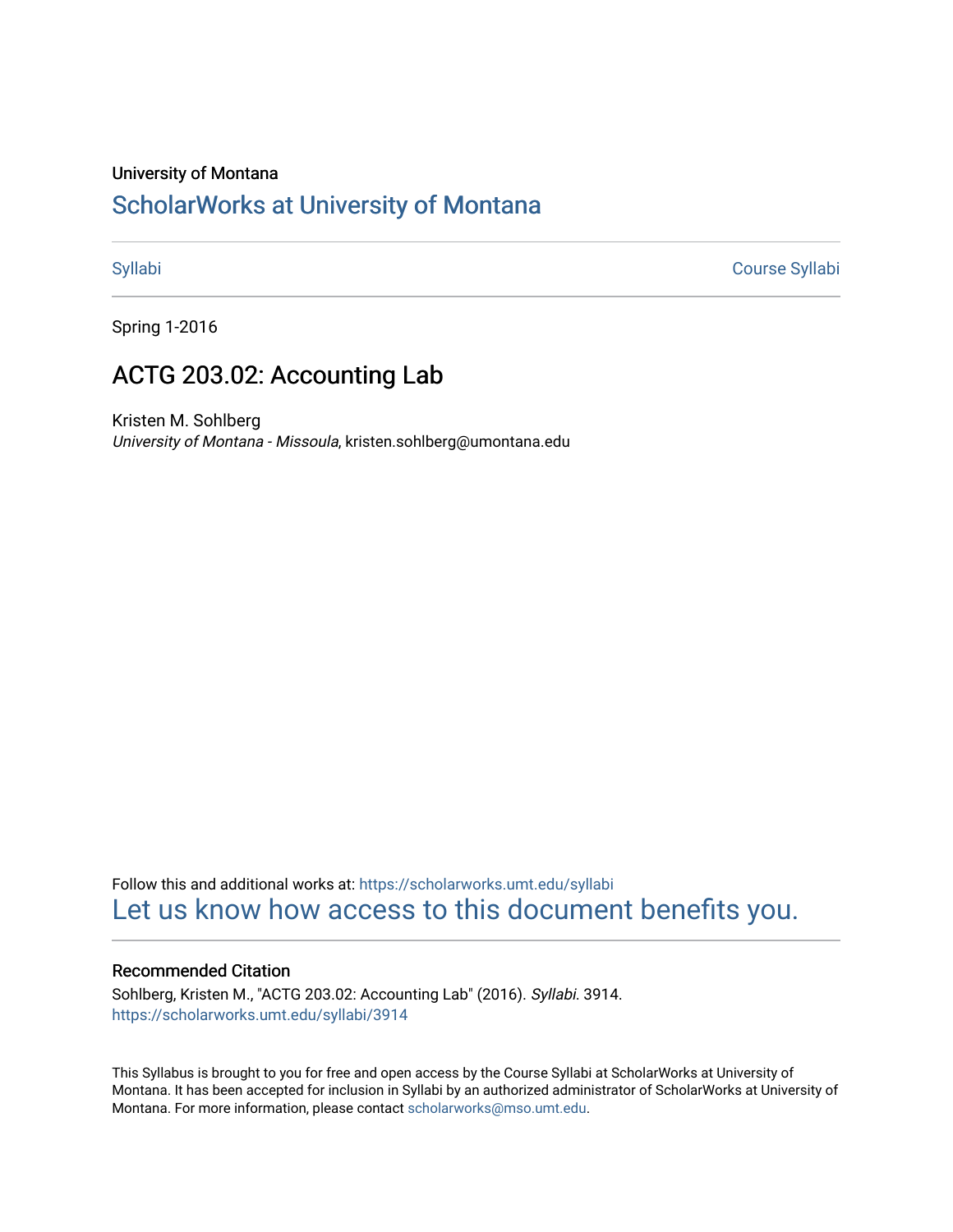## **ACCT 203 Accounting Lab Spring 2016 1 credit Sec. 1 MW 8:10-9:30 Sec. 2 MW 9:40-11 GBB L11**

**Kristen Sohlberg, MAcct, CPA Email: [Kristen.sohlberg@business.umt.edu](mailto:Kristen.sohlberg@business.umt.edu) Office: Gallagher Business Building 340 Phone: 243-5916** 

**Spring 2016 Office hours:** 

## **MTWR 7:30-8:00 AM (until 02.18.15, then TWR 7:30-8:00 until 3.25.15, then TR 7:30-8:00 AM) MW 11:10 am-12 noon until 02.18.15**

### **TR 9:30-10:30**

 **Others by appointment, best arranged by email.** 

**Required Text/Resources:** 

**Systems Understanding Aid, 8th Edition, Arens & Ward (Armond Dalton Publishing)- MUST BE PURCHASED NEW-** do not open until you get instructions in class on February 17, 2016.

**Chapter 2 and portions of chapters 3 and 4 from Intermediate Accounting, 7th Edition, Spiceland, Sepe, Nelson & Tomassini (McGraw-Hill)** This is the book being used in ACTG 305. This selection is available on Moodle.

**Chapter 2 and portions of chapter 3 from Accounting Information Systems, 12th Edition, Romney & Steinbart (Prentice Hall) (not included in the ACTG 321 custom book.)** This selection is available on Moodle.

**Texas Instruments BA II Plus or Texas Instruments BA II Plus Professional** (You should have already purchased this calculator in ACTG 201.)

**Optional Text:** Useful throughout your Accounting courses and may be required in some courses.

**Effective Writing: A Handbook for Accountants, 8th Edition, May & May (Pearson/Prentice Hall)-** this book will be used as a reference in this and all other accounting courses in the curriculum.

Prerequisite: ACCT 201 This course can be taken as soon as ACTG 201 is completed with a C or better. It must be taken no later than the semester in which you take ACTG 305 or ACTG 321, whichever comes first. Non-accounting business majors enrolled in ACTG 305 or ACTG 321 MUST also **co-enroll** in ACTG 203 (this course.)

Grading: Your course grade will be based on the following

|                    | <b>Textbook Review Portion</b>                             |      |
|--------------------|------------------------------------------------------------|------|
| Homework           |                                                            | 4%   |
| <b>Ouizzes</b>     | (highest $3$ out of $4$ )                                  | 6%   |
| Exam 1             |                                                            | 25%  |
| <b>SUA Portion</b> |                                                            |      |
|                    | Systems Understanding Aid (SUA) - documentation/completion | 35%  |
|                    | <u>Mini Finals 1,2,3 Systems Understanding Aid (SUA)</u>   | 30%  |
| Total              |                                                            | 100% |

The course **will** be graded using +/- grading.

This course can only be taken for a traditional letter grade.

Course grades are not negotiable, regardless of the consequence of the grade you earn.

| Bonus points: | Complete and receive full credit on all 4 homework (Review portion) | $+1\%$   |
|---------------|---------------------------------------------------------------------|----------|
|               | Neatness on SUA                                                     | $+1-3\%$ |
| Penalties:    | 3 unexcused absences and/or tardies                                 | $-10\%$  |
|               | 4 or more unexcused absences and/or tardies                         | fail     |

#### Class Attendance

Attendance Let's make this easy – you **must** come to every class. Be there the whole time. Be prepared. Attendance will be taken every day, sometimes through a short quiz. If you arrive late, leave during class, or leave early, you are marked absent. If you take the quiz and then leave early, I will not count your attendance, quiz, or homework for the day. This course only has 12 class periods, excluding the two exam days. Thus, students missing more than 3 class periods (20% of the class) will not only lose the quiz points and homework points, but they will have their overall course grade reduced a full letter (e.g, B- becomes a C-). Students missing 4 or more classes will fail the class. The only "excused absence" is missing class due to military service, mandatory civil service (e.g., jury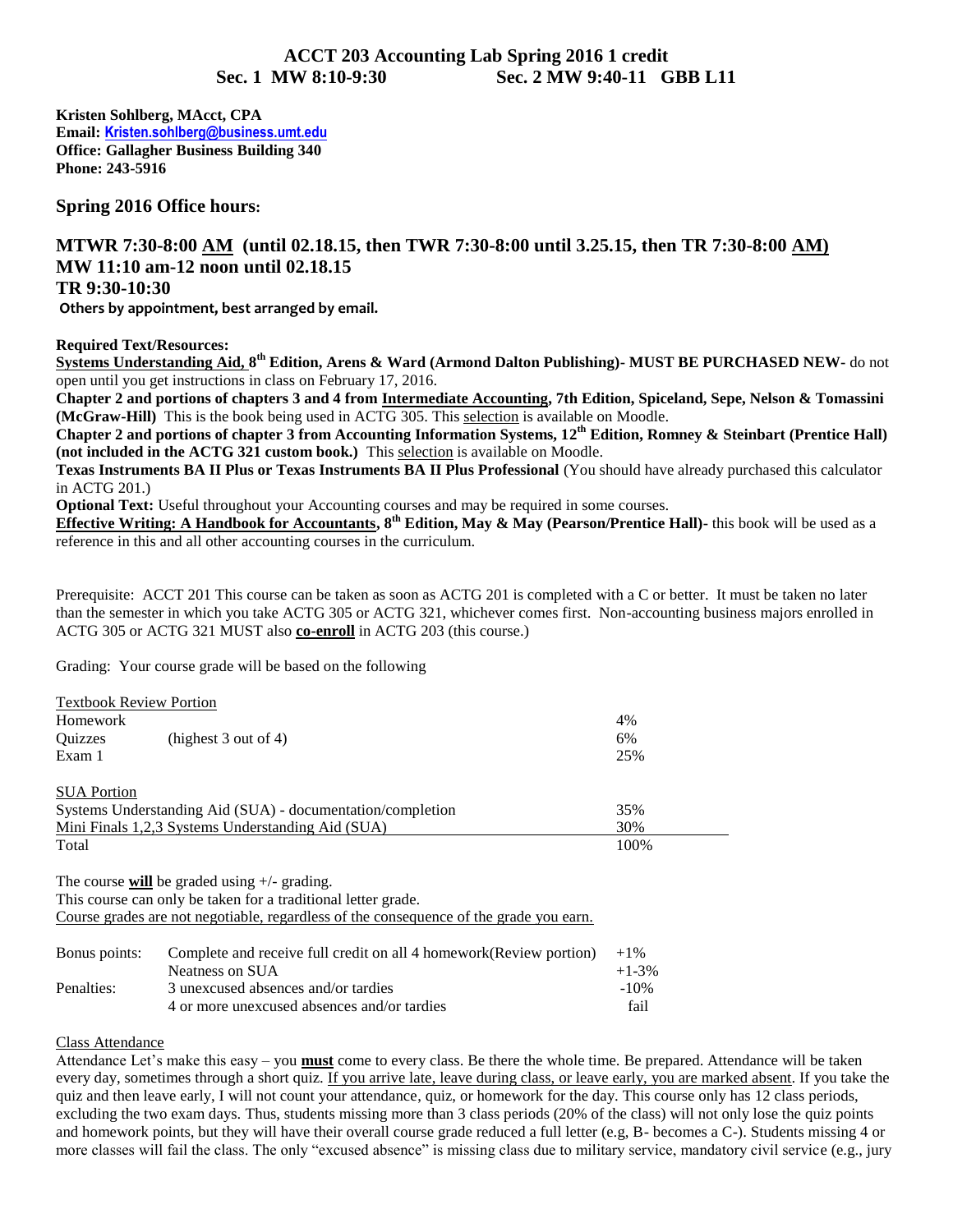duty), mandatory UM business (e.g., athletics, research conference), extended hospital stay, or doctor's orders to be homebound for more than a week. All excused absences must be documented. Just because you talk to me about an absence does not make it excused.

Homework The first six class periods, we will focus on the accounting cycle through lecture, homework, quizzes and a test. Homework is due **every** day except the first day so you have 4 days of homework assignments during the first part of the course (for 4% of your grade). Assigned homework is only collected in class (never via email) and **BEFORE** class starts **ONLY**-no exceptions-so arrive on time. Please **bring a copy of your homework** to retain while we review solutions the day it is due. Homework is graded for completion, so just do your best. But if you do not do or seriously attempt a problem, you will lose credit. Homework is worth 2 points each.

Quizzes You will have a short quiz every day of the Review Portion (same days homework is due.) I will give you some idea of what will be on it. The purpose is to reward you for being prepared and in class. Because I know things come up, you will be allowed to drop one– for any reason at all. So there are no makeups for quizzes unless it is for one of the very rare excused absences listed in the attendance policy.

Use your "free" quiz and attendance wisely so life's unexpected hiccups don't cost you the course.

Exams Exam 1 will be a traditional closed-book exam focused on problems and concepts. I will post a review sheet in Moodle. Mini finals 1,2,3 cover the SUA (see below), and you will use your SUA to look up the answers. I do not curve exams.

Systems Understanding Aid SUA This is a COMPREHENSIVE practice set that requires students to prepare and process business documents, records transactions in journals and ledgers, prepare adjusting entries, and prepare financial statements in proper form. It is an EXTENSIVE practice set requiring up to *30-40* hours outside of class to complete. Note carefully the schedule for working on the SUA; the majority of the work will be done outside of class. If you procrastinate on this project, you are unlikely to be successful in this course. In class on February 17, I will go over all the instructions and give you the transaction list for this semester (it changes every semester). In class, you will work freely on your SUA project and the Mini finals 1 & 2 will be sometime during the class period. You will not get credit for attending if you do not bring your packet and work on it. Note that we will be in the lab on some of these days so that students nearing the final stages of the project can be working in Excel. This project is such that if you get hung up, it may be difficult to continue. If you do something wrong, you may not realize it until near the end. The formula for doing poorly on the SUA is to procrastinate. If you procrastinate on this project, you are unlikely to be successful in this course. After February 17, BRING PACKET TO EVERY CLASS. If you attend without a packet to work on, you will be counted absent.

Professionalism: Accounting and finance are business professions where professional behavior is expected at all times. While I do not expect you to dress professionally, you must act professionally. Failure to meet my expectations in this regard may impact your grade a single step (e.g., marked down from a B to a B-). Professionalism includes:

attending class prepared for the day's topic being prompt for class staying in the classroom for the entire class period submitting assignments on time treating all email correspondence as professional communications refraining from disruptive behavior during the class period not reading other materials (e.g., the Kaimin) during class leaving your cell phone turned off and put away at all times – no texting!

Email: According to University policy, faculty may only communicate with students regarding academic issues via official UM email accounts. Accordingly, students must use their GrizMail accounts [\(netid@grizmail.umt.edu](mailto:netid@grizmail.umt.edu) or [fname.lname@umontana.edu\)](mailto:fname.lname@umontana.edu). Email from non-UM accounts will likely be flagged as spam and deleted without further response. Whenever communication between instructor and student occurs outside class, it will usually be through email. Thus the student should check his/her email account DAILY.

Drops: Note that ACTG 203 is a co-requisite of ACTG 305 & 321. If you wish to stay enrolled in ACTG 305 and/or 321, you must remain enrolled in ACTG 203 for the entire term (You cannot drop ACTG 203 after it is done and stay in ACTG 305 and/or 321.)

Students with Disabilities: This course is accessible to and usable by otherwise qualified students with disabilities. To request reasonable program modifications, please consult with the instructor. Disability Services for Students will assist the instructor and student in the modification process. For more information, visit the Disability Services website at http://www.umt.edu/disability.

All students must practice academic honesty. Academic misconduct is subject to an academic penalty by the course instructor and/or a disciplinary sanction by the University. The University of Montana Student Conduct Code specifies definitions and adjudication processes for academic misconduct and states, "Students at the University of Montana are expected to practice academic honesty at all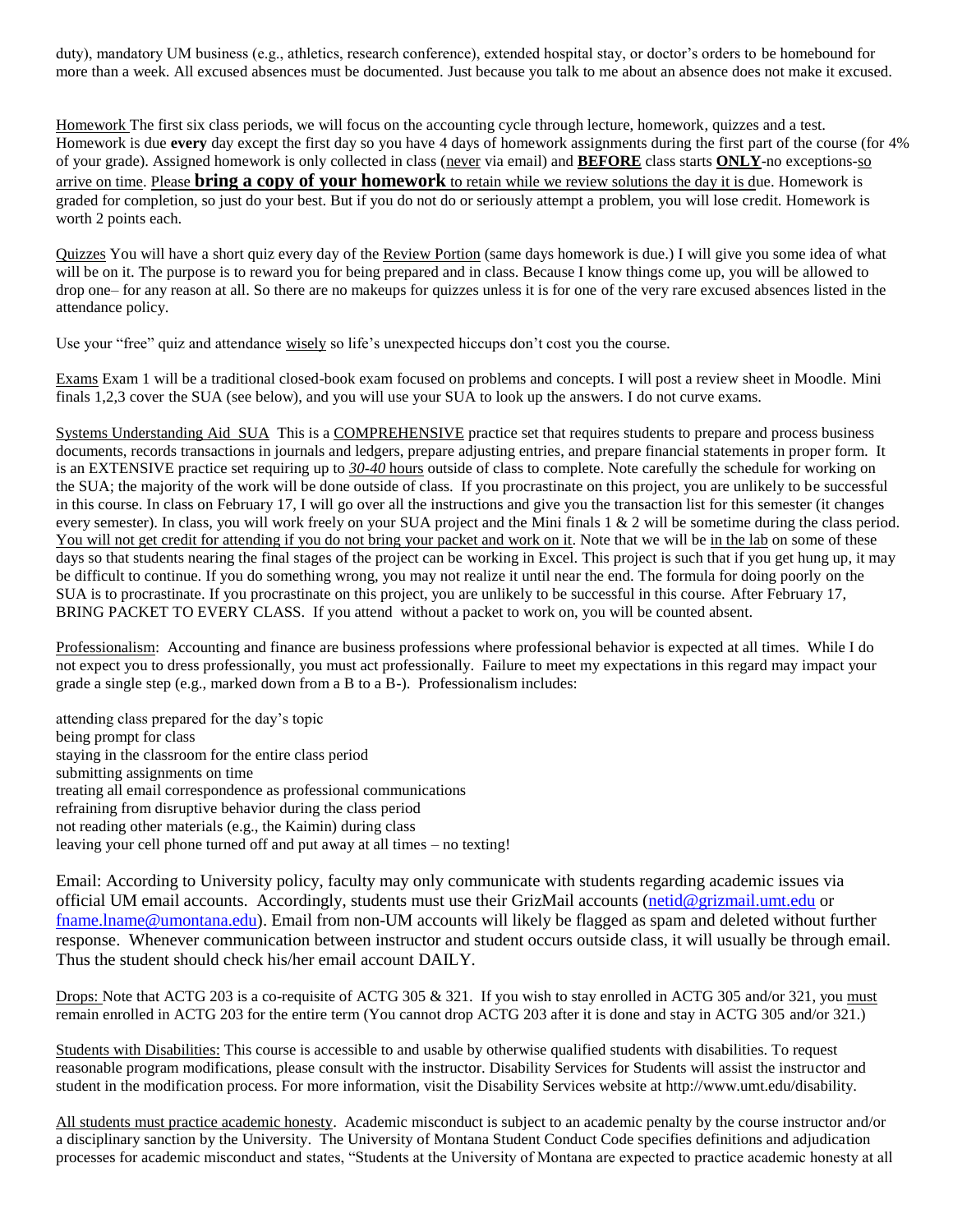times." (Section V.A., available at [http://www.umt.edu/vpsa/policies/student\\_conduct.php](http://www.umt.edu/vpsa/policies/student_conduct.php)). All students need to be familiar with the Student Conduct Code. It is the student's responsibility to be familiar the Student Conduct Code.

Also see the SoBA Code of Professional Conduct at <http://www.business.umt.edu/Soba/SoBAEthics/CodeofProfessionalConduct.aspx>.

Grading Option – This course must be taken for a letter grade. CR/NCR is not an option. Incompletes are not given unless a very late emergency completely out of student control arises for a student doing passing work to that point.

Make-up  $Work - I$  do not offer the opportunity to make-up missed points of any kind unless it is one of the very rare excused absences, appropriately documented. Late work is missed work and results in a zero.

## Secret to Success in ACTG 203:

I can predict a student's success based on four key factors, regardless of their GPA:

- 1. Preparedness for class not just doing homework, but READING the material.
- 2. Showing up for class literally and figuratively

3. Asking me questions – there is absolutely no stupid question or a question I won't answer 15 times if I have to. Come by during office hours. I won't do your work for you, but I will explain it as many times as I need to. One of the reasons this class was created was to get every student set up for future success, instead of leaving lost students behind.

4. Not procrastinating on the SUA – it is a LONG project, but you are given six full weeks to do nothing in this class but the SUA; the lowest grades are ALWAYS earned by those who crack it open just days before it is due.

*Attention Juniors (60-90 cr): Please be sure to attend one of the mandatory bystander intervention trainings. The University has worked hard over the past few years to help ensure that students have the information and tools they need to stop, prevent, and address the effects of sexual harassment, including sexual assault, discrimination, and*  retaliation. We know that bystander intervention training is an effective prevention tool and will be useful not only at *UM, but as you enter your careers. You must complete this training prior to registering for fall 2016. Sophomores can complete the training now and not have to repeat it next year. A list of scheduled trainings* 

*is posted at:* [www.umt.edu/safety/training/bystander](http://www.umt.edu/safety/training/bystander)*.* 

#### **School of Business Administration Mission Statement and Assurance of Learning**

**Mission Statements and Assurance of Learning** 

The University of Montana's School of Business Administration enhances lives and benefits society by providing a world-class business education in a supportive, collegial environment.

We accomplish this mission by acting on our shared core values of creating significant experiences, building relationships, teaching and researching relevant topics, behaving ethically, and inspiring individuals to thrive.

**As part of our assessment process and assurance-of-learning standards, the School of Business Administration has adopted the following learning goals for our undergraduate students:** 

**Learning Goal 1: SoBA graduates will possess fundamental business knowledge.** 

**Learning Goal 2: SoBA graduates will be able to integrate business knowledge.** 

**Learning Goal 3: SoBA graduates will be effective communicators.** 

**Learning Goal 4: SoBA graduates will possess problem solving skills.** 

**Learning Goal 5: SoBA graduates will have an ethical awareness.** 

**Learning Goal 6: SoBA graduates will be proficient users of technology.** 

**Learning Goal 7: SoBA graduates will understand the global business environment in which they operate.** 

 **In addition, the Department of Accounting and Finance prepares ethically aware decision makers with effective analytical and qualitative business knowledge and skills to become professionals in their respective fields. We commit to high quality teaching and applying scholarship to professional practice and theory.** 

**The undergraduate accounting program is committed to preparing students to apply accounting and business knowledge in organizations. The accounting faculty have adopted the following learning goals for our undergraduate accounting students:** 

**Learning Goal 1: Accounting majors will possess fundamental accounting knowledge. \*\*\*** 

**Learning Goal 2: Accounting majors will be effective writers.** 

**Learning Goal 3: Accounting majors will critically analyze and solve problems, using technology where appropriate.** 

**Learning Goal 4: Accounting majors will understand the importance of ethics to the accounting profession and demonstrate ethical decision making.** 

**\*\*\*Targeted learning goal for ACTG 203**